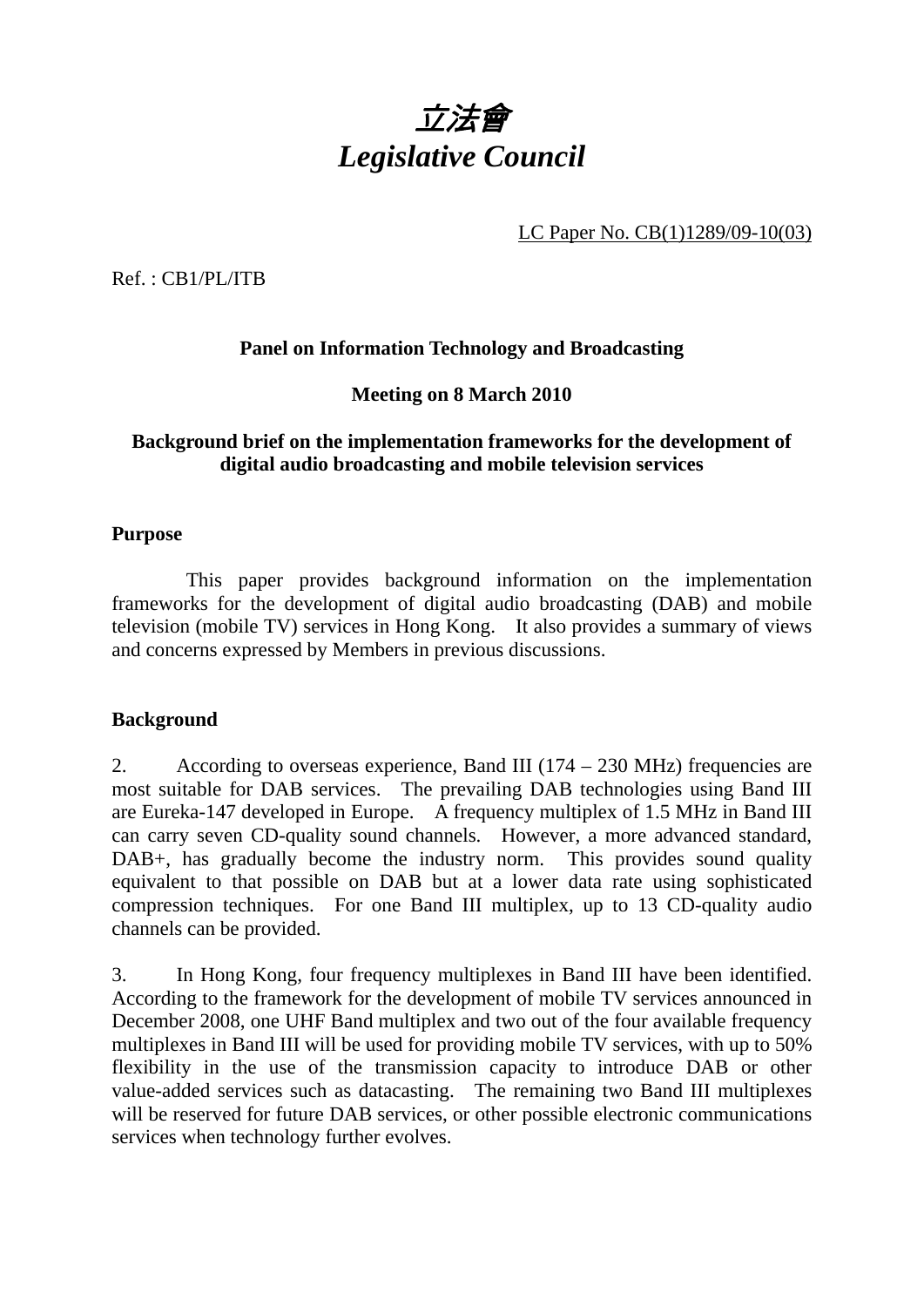4. In September 2009, the Government announced the decision to task RTHK to be the public service broadcaster in Hong Kong and to expand its scope of service, including the provision of DAB services by RTHK through the use of a Band III multiplex for public service broadcasting purposes. Since this announcement, the Administration had been monitoring market and technological developments and were reviewing the use of the available frequency multiplexes. No decision had yet been taken on when to proceed with the release of these multiplexes. Meanwhile, the Government issued a trial permit to Wave Media Limited, a fourth sound broadcaster, to carry out trial transmissions of DAB on Band III for a six-month period from 1 November 2009.

### **Previous discussions**

5. The subject on the development of DAB and mobile TV services had been discussed by the Bills Committee on Telecommunications (Amendment) Bill 2009 and the Panel on Information Technology and Broadcasting (the Panel). The views expressed by Members are summarized in the ensuing paragraphs.

### Digital audio broadcasting

6. During the scrutiny of the Telecommunications (Amendment) Bill 2009, the Bills Committee had discussed the availability of frequency spectrum for the provision of sound broadcasting services in Hong Kong. The Bills Committee had noted that all of the seven territory-wide FM channels and seven territory-wide AM channels had been allocated and were currently being taken up by RTHK and three commercial sound broadcasting licensees for the provision of territory-wide services. In this connection, some members of the Bills Committee considered that the Administration should expedite the development of DAB services in Hong Kong so as to supplement the existing analogue broadcasting and improve the quality of AM broadcasting and reception as well as to free up spectrum for the introduction of public access channels. These members opined that the Government should be more open-minded to community participation in broadcasting, and provide more platforms and channels for different sectors of the community and non-governmental organizations to express diverse views.

7. The Administration advised that the Commerce and Economic Development Bureau and RTHK were working together to follow up on the resource planning for establishing digital radio and TV services by the new RTHK. RTHK would commence the preparatory work for the spectrum use and transmission network planning for the provision of DAB services in consultation with the Office of the Telecommunications Authority (OFTA). A Community Broadcasting Involvement Fund would be set up to provide financial support and technical assistance to facilitate community groups to participate in broadcasting and content productions. It was estimated that territory-wide DAB services could be rolled out in phases in a period of around three to five years.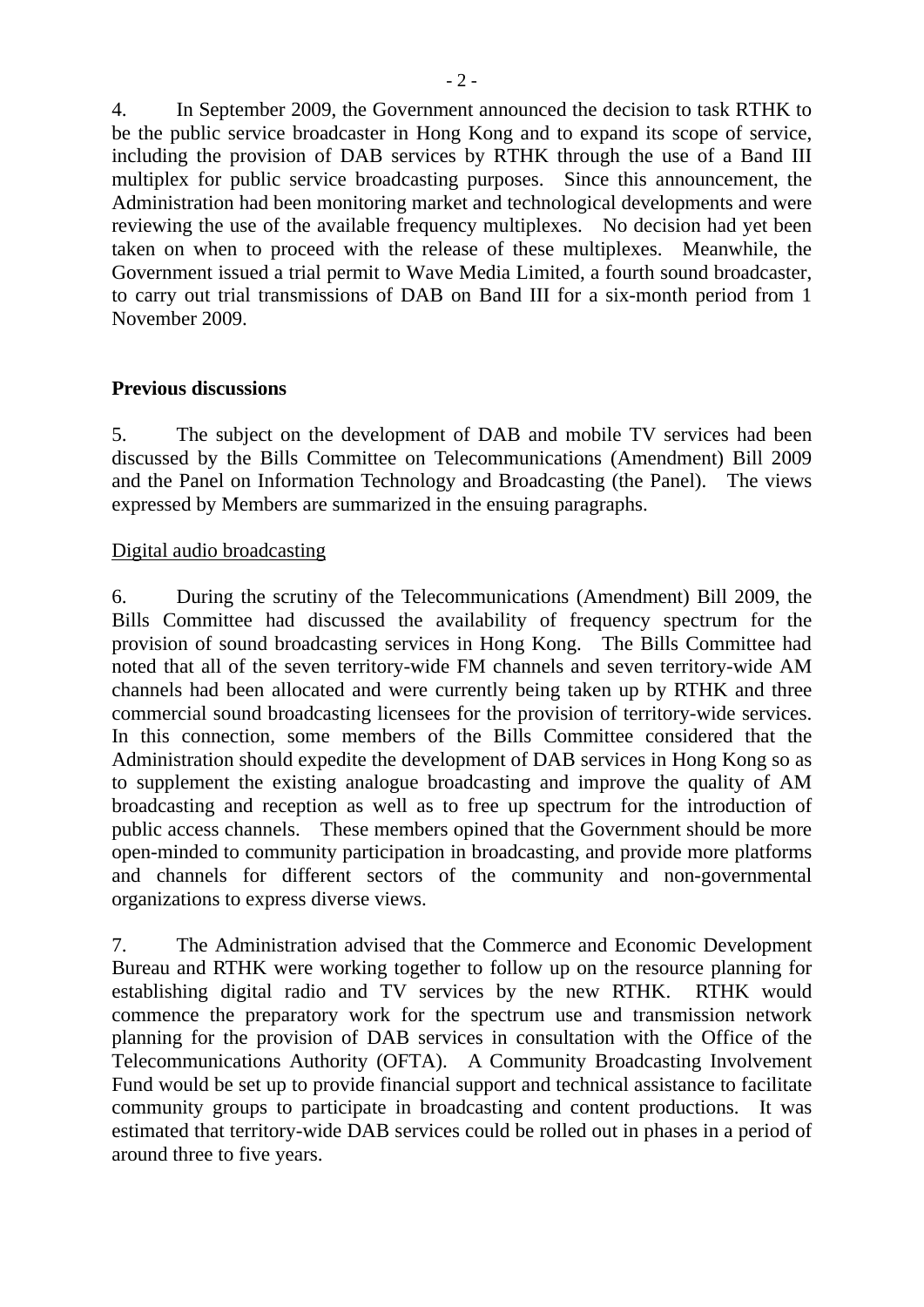8. As regards the licensing criteria for audio broadcasting, irrespective of conventional audio broadcasting or DAB, some members of the Bills Committee expressed concern that the licensing criterion on financial soundness and commitments to investment would preclude set-ups that had less financial means from being granted a licence to operate community radio service. They were of the view that the Administration should consider lowering the financial threshold so that not only resourceful conglomerates, but also smaller community groups that were relatively less financially capable could also have the opportunity to operate their own channels and participate in community broadcasting.

9. The Administration explained that the criterion on financial soundness did not specify the minimum level of financial resources required other than stating that the applicant must demonstrate a commitment to invest sufficiently in the proposed project and must possess sufficient financial capability to invest to the level proposed. As such, no prospective applicants would be barred from making an application on financial grounds. The financial requirement and related consideration would depend on the applicant's business proposal in respect of the scale, nature and programme content of the services to be provided. The criterion would not in any way specify any threshold whereby an applicant should meet before it would be granted a licence.

# Mobile TV

10. At the Panel meeting on 12 January 2009, the Administration briefed members on the implementation framework for the development of mobile TV services in Hong Kong. The Panel supported in principle the implementation framework and the auction of the relevant spectrum to enable the provision of a wider variety of multimedia services to the viewing public.

## *Programming and content*

11. On regulation of mobile TV services, the Panel noted that the content of such services would not be regulated under the Broadcasting Ordinance (BO). Some Panel members supported that mobile TV services should not be subject to the regulation of BO as this would allow programme diversity and facilitate a wide variety of programme choices to the public. However, some Panel members were concerned that in the absence of regulatory control on mobile TV programming and content, the public, in particular children and youth, might be exposed to adult programme and programme with undesirable content in public places.

12. The Administration advised that mobile TV services, whereby TV programme services was provided by wireless transmission of audio-visual content for reception by compatible mobile phones or other portable devices, was a nascent and relatively personal service different from conventional free-to-air TV services. Having regard to the principle of freedom of expression and to allow mobile TV operators the flexibility to provide a wide range of programmes targeting the mobile TV market in response to consumer demand, a light-handed regulatory approach was proposed instead. Mobile TV services, its programming and content, would be subject to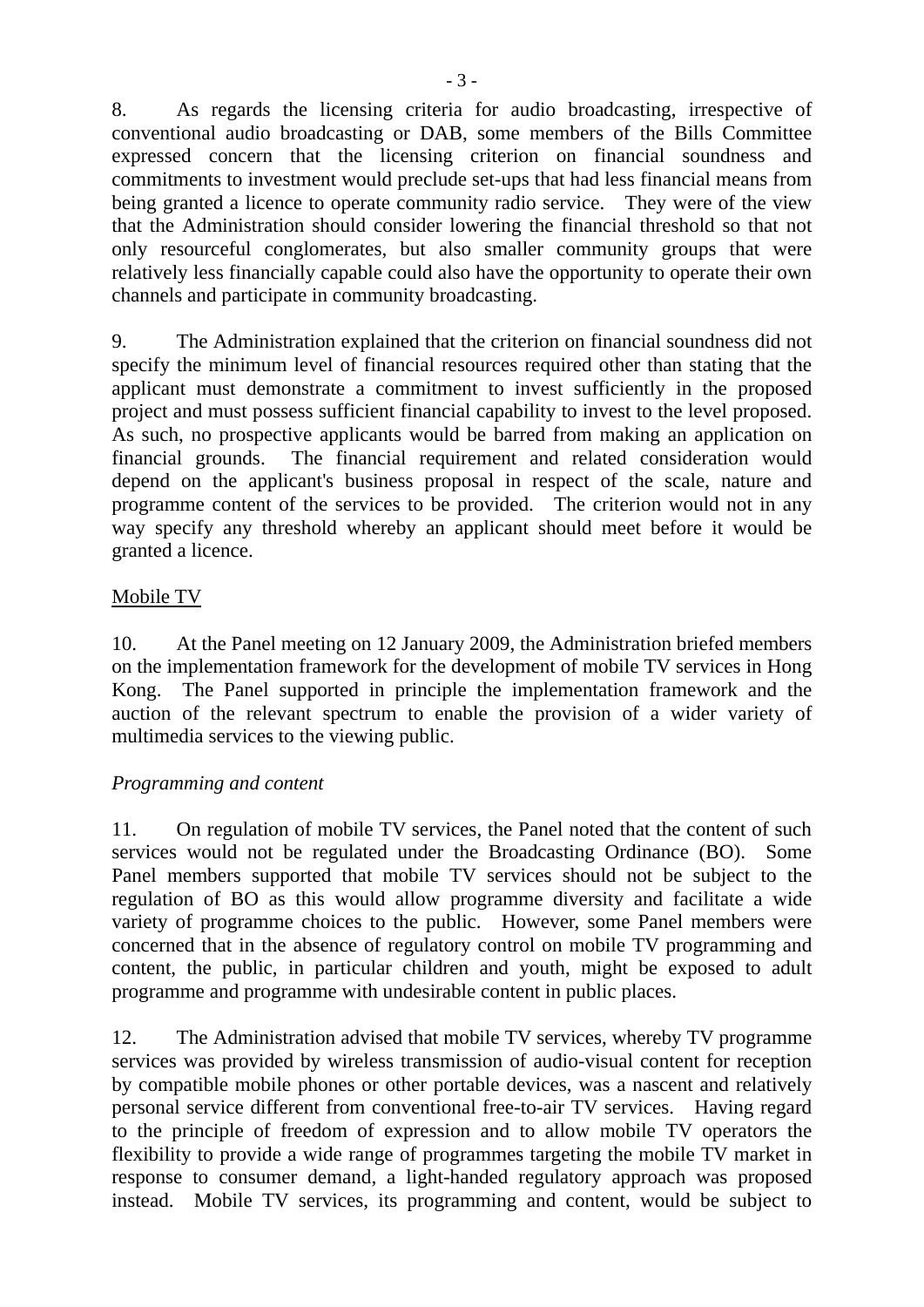regulation by general laws such as the Control of Obscene and Indecent Articles Ordinance (Cap. 390) and the Personal Data Privacy Ordinance (Cap. 486) as well as self-regulatory codes of practice to be developed by the industry.

## *Spectrum assignment*

13. Some Panel members opined that the assignment of frequency spectrum through auction would be advantageous to large financial conglomerates and create entry barrier for financially less viable groups. They were concerned that community/minority groups and non-profit making organizations wishing to operate community channels for expression of diverse views would not have the financial means to meet the high fee.

14. The Administration advised that to ensure fair and efficient allocation of spectrum as a scarce public resource, the Government would adopt a market-based approach in accordance with the Radio Spectrum Policy Framework promulgated by the Government whereby spectrum would be assigned by way of an auction whenever there was likely to be competing demand for the spectrum for non-government services. The level of spectrum utilization fee determined by auction would reflect the market value of the spectrum and the business potential perceived by the successful bidder.

# *Market competition*

15. Some Panel members considered that the Government should put in place measures to prevent monopoly and to increase market competition by opening up the market to new industry players. Some other members opined that in view of the high capital outlay required for establishing and maintaining a distributing network for transmitting mobile TV services and associated content productions, it was unlikely that a completely new market player would be interested in bidding for the spectrum. They expressed concern whether there would be sufficient market competition to safeguard the best interests of the public.

16. The Administration advised that mobile TV services and other permitted telecommunications and value-added ancillary services could be provided either by the successful bidders themselves direct, or by mobile TV service providers who hired the transmission capacity from the successful bidders. To encourage a wider variety of services in the mobile TV service market to be provided by different players, the UHF Band multiplex and the two Band III multiplexes would be offered as two separate packages in the auction and no bidder would be allowed to acquire more than one package from the auction.

17. To enable the release of relevant multiplexes in Band III and the UHF Band by auction, the respective subsidiary legislation under the Telecommunications Ordinance was gazetted on 6 February 2009 and tabled for negative vetting at the Legislative Council meeting on 11 February 2009. A subcommittee was subsequently formed under the House Committee to study the relevant Regulation and other related subsidiary legislation which came into operation on 3 April 2009.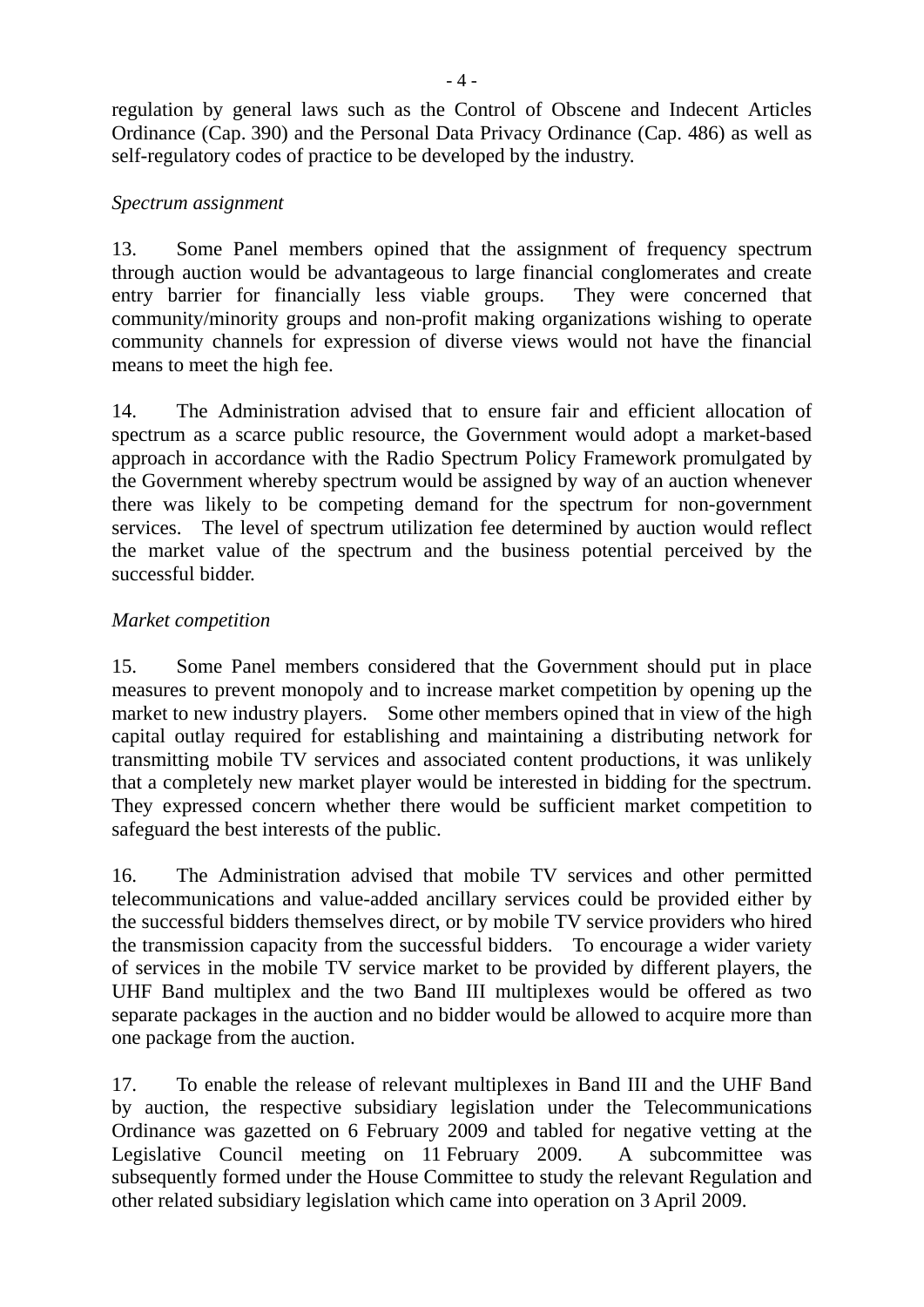### **Recent developments**

18. Taking into account overseas experience with DAB implementation, the value of the frequency spectrum, the increased market interest in the development of DAB, and RTHK's plan to launch DAB services, the Government announced in February 2010 the proposal to first release one 1.5 MHz Band III multiplex for the provision of DAB services starting from late 2010 or early 2011. Interested parties will be invited to submit application to the Broadcasting Authority by 30 April 2010 in accordance with the "Guidance Note for Those Interested in Applying for Licences to Establish and Maintain in Hong Kong a Broadcasting Service under Part IIIA of the Telecommunications Ordinance (Cap. 106)". Depending on market demand, the Administration will consider releasing further multiplexes for the provision of DAB services in due course. In line with international practices, there is no plan for replacing conventional sound broadcasting services (i.e. transmitted by means of analogue AM and FM) with DAB services.

19. The Government also re-visited the implementation framework for mobile TV and came to the conclusion that only one UHF Band frequency should be released for the introduction of broadcast-type mobile TV. The Government considers that the UHF Band frequency has a much larger capacity and is superior to Band III multiplexes in delivering mobile TV services. In view of the proposed allocation of one Band III multiplex for the introduction of DAB services, the Government will remove the flexibility for introducing DAB services in the mobile TV context, and adjust the cap allowed for providing other value-added communications services from 50% to 25% of the spectrum allocated. This brings the mobile TV implementation framework in line with that of digital terrestrial television (also allowing 25% flexibility in the DTT transmission capacity for the provision of value-added service). OFTA will announce details on the auction of the spectrum for mobile TV, which will be held in the second quarter of 2010.

20. Details of the implementation framework for the development of DAB services and the revised implementation framework for broadcast-type mobile TV services are set out in Appendices A and B to the Legislative Council Brief on digital audio broadcasting (File Reference: CTB(CR) 9/1/7).

#### **Latest position**

21. The Administration will brief the Panel at its meeting on 8 March 2010 on the implementation framework for the launch of DAB services and the revised implementation framework for broadcast-type mobile TV services

## **Relevant papers**

Report of the Bills Committee on Telecommunications (Amendment) Bill 2009 issued for the House Committee meeting on 8 January 2010 http://www.legco.gov.hk/yr09-10/english/hc/papers/hc0108cb1-822-e.pdf